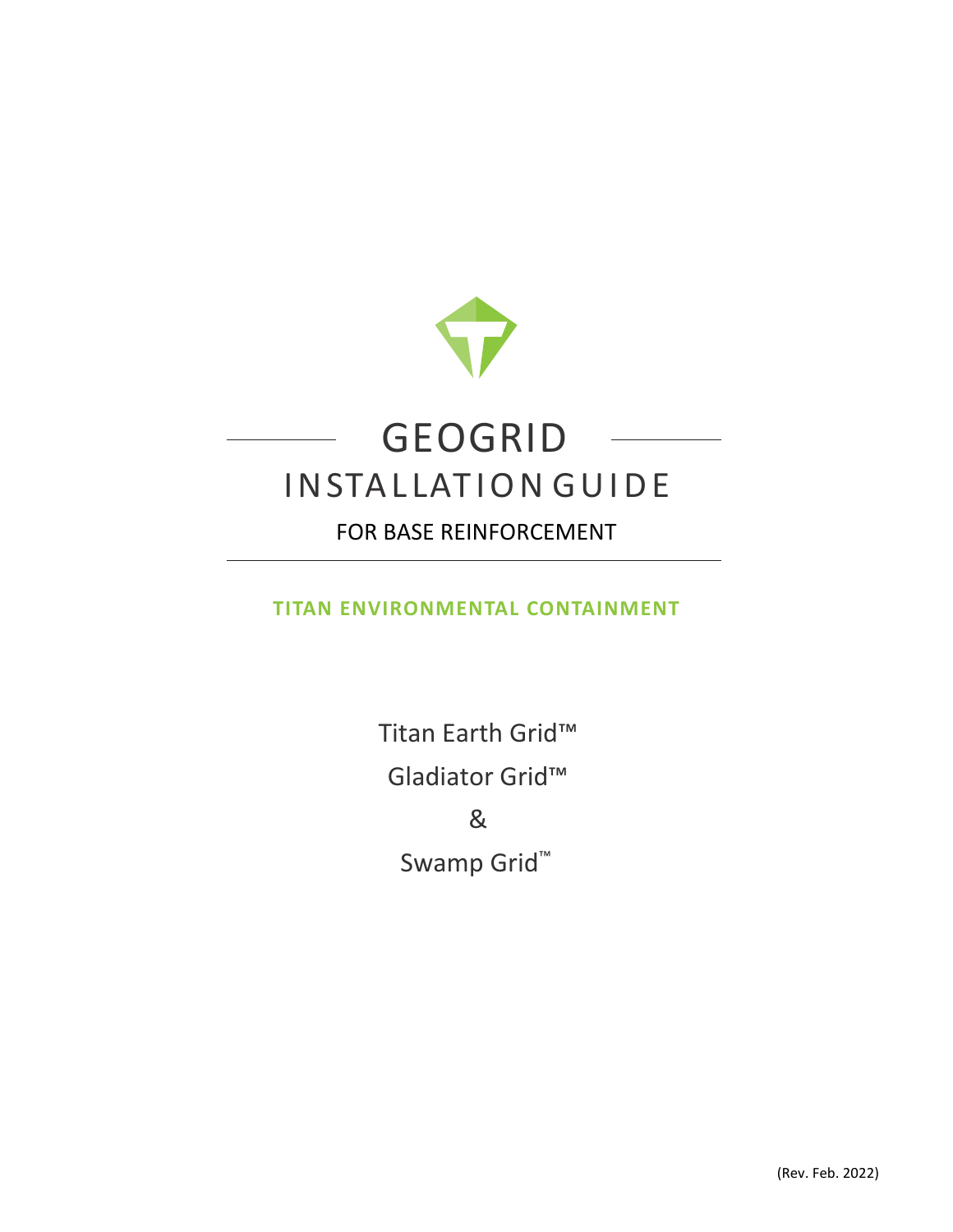

### **Storage Information:**

- Storage location should preferably be dry.
- If stored outdoors, do not remove the waterproof covering until the time of application.

#### **Site Preparation:**

- Debris, stumps, and other large plant growth, etc. should be removed from the site and a clean leveled surface should be formed.
- Care should be taken to avoid disturbing any surface crust overlying softer soil. In these cases, the geogrid should be placed directly on the unprepared subgrade.
- The fill material selected should generally be the graded material.
	- o It is best to have the graded filter analysis done by the Geotechnical Engineer.
- For additional information contact your local Titan representative.



#### **Installation:**

**\*Note:** For safety reasons, it is recommended that workers wear gloves and safety glasses while handling geogrid.

- Place geogrid in position and manually roll it out over the subgrade.
- Overlap the adjacent geogrid rolls in accordance with Table 1: Recommended Overlaps, below.
- Adjacent rolls should simply be overlapped and do not need to be tied together.
- Geogrid corners may be held down with shovelfuls of fill, sandbags, etc.



#### **Table 1: Recommended Overlaps**

| <b>Soil Type</b> | <b>CBR (%)</b> | <b>Overlap (mm)</b> |
|------------------|----------------|---------------------|
| Firm             | >3             | 400                 |
| Soft Ground      | $1 - 3$        | 500                 |
| Very soft Ground | < 1            | 700                 |